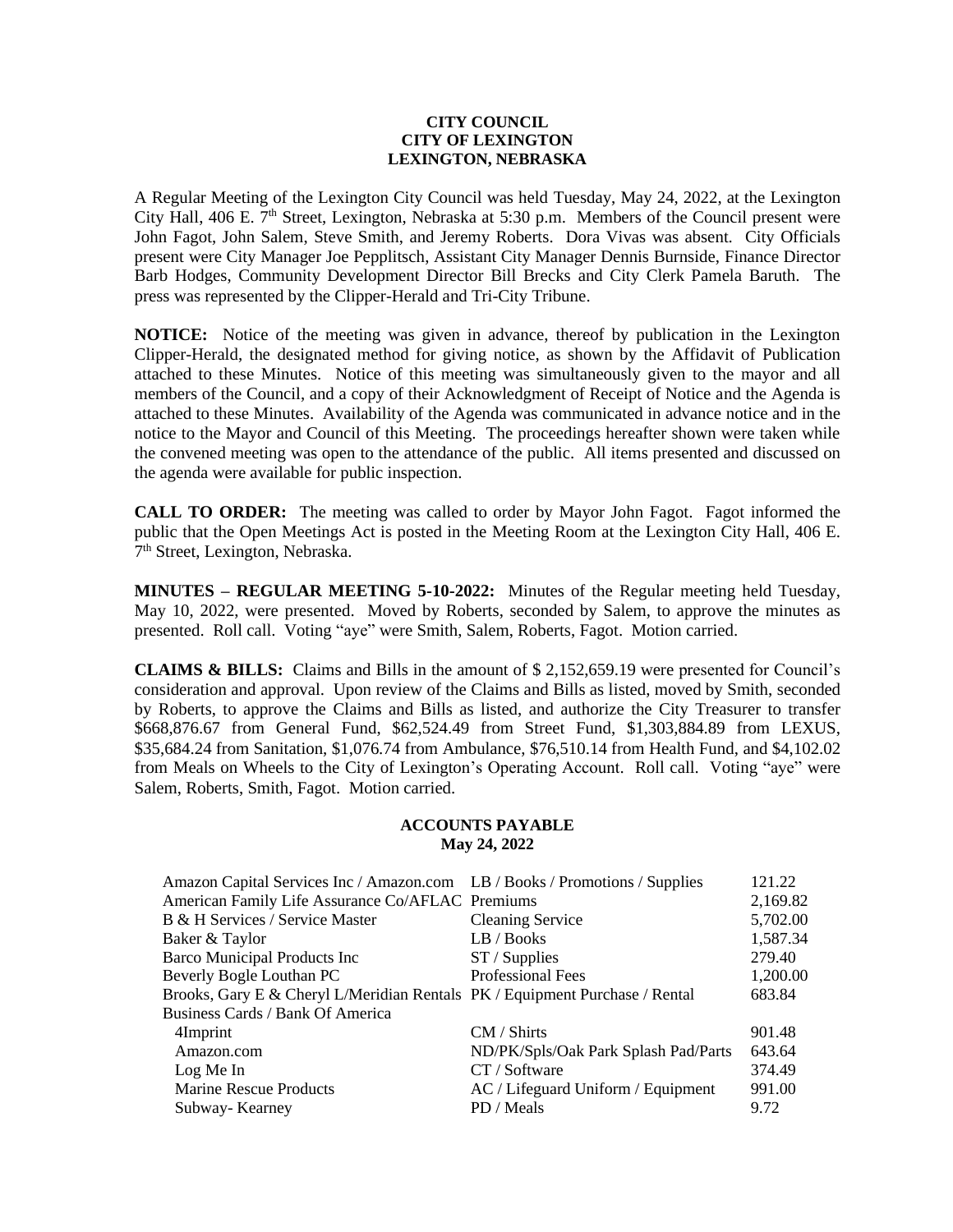| Time Value                                                                    | EL / Software                                | 35.00      |
|-------------------------------------------------------------------------------|----------------------------------------------|------------|
| <b>United States Postal Service</b>                                           | WR / Postage                                 | 110.50     |
| Vistaprint                                                                    | PD / Office Supplies                         | 56.70      |
| Walmart.com                                                                   | ND / Supplies                                | 44.55      |
| Cash-Wa Distributing                                                          | MOW/REC/Food/ Supplies/Concessions           | 2,402.38   |
| Cengage Learning                                                              | LB / Books                                   | 318.63     |
| Center Point Inc                                                              | LB / Books                                   | 185.16     |
| <b>Chesterman Company</b>                                                     | MOW / REC / Beverages                        | 294.80     |
| Complete Underground LLC                                                      | EL / Directional Boring / Oregon Trail       | 5,154.16   |
| Core & Main                                                                   | PK / WR / Meter Cable / Meter Registers      | 4,842.39   |
| Davis Energy                                                                  | $ST$ / Fuel                                  | 331.80     |
| Ditch Witch                                                                   | ST / Equipment Repairs                       | 3,583.73   |
| Dutton-Lainson Company                                                        | EL / Meter Disconnect Sleeves                | 70.87      |
| Eakes Inc                                                                     | EL / LB / Supplies / Copier Expense          | 1,241.25   |
| Eilers Machine & Welding Inc                                                  | PK / Equipment Modification                  | 771.54     |
| Electrical Engineering & Equipment                                            | EL / OC / PK / Hardware / Lights             | 4,943.17   |
| Fagot Refrigeration & Electric Inc                                            | EL/LB/ST/WWTP/Repairs/Supplies               | 3,262.89   |
| Fastenal                                                                      | ST / Supplies                                | 107.53     |
|                                                                               | <b>Electric Rebate</b>                       | 50.00      |
| Fregoso, Hilda<br>GB Auto Service Inc / TO Haas Tire & Auto                   |                                              |            |
|                                                                               | PD / ST / SW / Tires / Auto Repairs          | 2,684.43   |
| <b>GEA</b> Mechanical Equipment US Inc                                        | WWTP / Parts                                 | 4,466.18   |
| <b>Hach Company</b>                                                           | WWTP / Lab Supplies                          | 192.46     |
| <b>Health Claims</b>                                                          | Claims                                       | 37,072.58  |
| Heldt, McKeone & Copley / Real Estate Trust St. Ann's Land Purchase / Phase 2 |                                              | 236,268.50 |
| <b>Hiland Dairy</b>                                                           | <b>MOW</b> / Dairy Products                  | 331.46     |
| Holbein, Dahlas                                                               | AMB/FD/Truck Maint/Fueling/Cleaning          | 1,500.00   |
| Homeier Ventures LLC / Bob's True Value                                       | PK / Supplies                                | 98.99      |
| <b>IGS ORIX Solar I</b>                                                       | <b>Solar Power Purchase</b>                  | 50,993.75  |
| <b>Ingram Library Services</b>                                                | LB / Books                                   | 89.63      |
| <b>International City Management Assn/ICMA</b>                                | CM / Membership Renewal / Burnside, D 503.04 |            |
| KBC Inc / Johnstone Supply                                                    | ND / OC / Pleated Filters                    | 1,260.08   |
| Kohl, Patrick J/Kohl Welding & Machining                                      | ST / Equipment Parts                         | 37.96      |
| Lauby, Judy                                                                   | <b>Electric Rebate</b>                       | 100.00     |
| Lexington City Payroll Account                                                |                                              |            |
| Payroll                                                                       | Wages                                        | 160,771.92 |
| Social Security                                                               | Employer Portion / FICA Med                  | 11,999.70  |
| Union Bank & Trust                                                            | <b>Employer Portion / Pension</b>            | 5,475.56   |
| Union Bank & Trust                                                            | Police Pension                               | 3,199.98   |
| <b>ICMA</b>                                                                   | <b>City Manager Pension</b>                  | 995.69     |
| <b>LEXUS</b>                                                                  | <b>Utilities</b>                             | 38,960.23  |
| Lincoln Winwater Works Co                                                     | WR / Parts                                   | 503.92     |
| Lopez, Elmer                                                                  | <b>Electric Rebate</b>                       | 1,650.00   |
| Mead Lumber                                                                   | AC/CEM/LB/PK/REC/WR/Lumber/Spls              | 543.49     |
| Meritain Health                                                               | <b>Health Premium</b>                        | 35,232.39  |
| Miller & Associates Consulting Engineers PC ND / Professional Services        |                                              | 952.50     |
| Municipal Supply Inc                                                          | WR / Hardware                                | 613.54     |
| Nebraska Dept of Environment & Energy                                         | WWTP / NDEQ 2013 / Loan Payment              | 135,397.94 |
| Nebraska Public Power District                                                | O & M                                        | 65,793.77  |
|                                                                               | <b>Power Purchase</b>                        | 864,584.77 |
| Odeys Inc                                                                     | REC / Supplies                               | 64.97      |
| <b>Oliver Consulting Services</b>                                             | LB / Tech Support / Data Backup              | 35.00      |
| Paulsen Inc                                                                   | WR / Limestone                               | 477.50     |
| Platte Valley Auto Mart                                                       | WWTP / Parts                                 | 158.95     |
| Principal                                                                     | Dental Premium                               | 3,893.31   |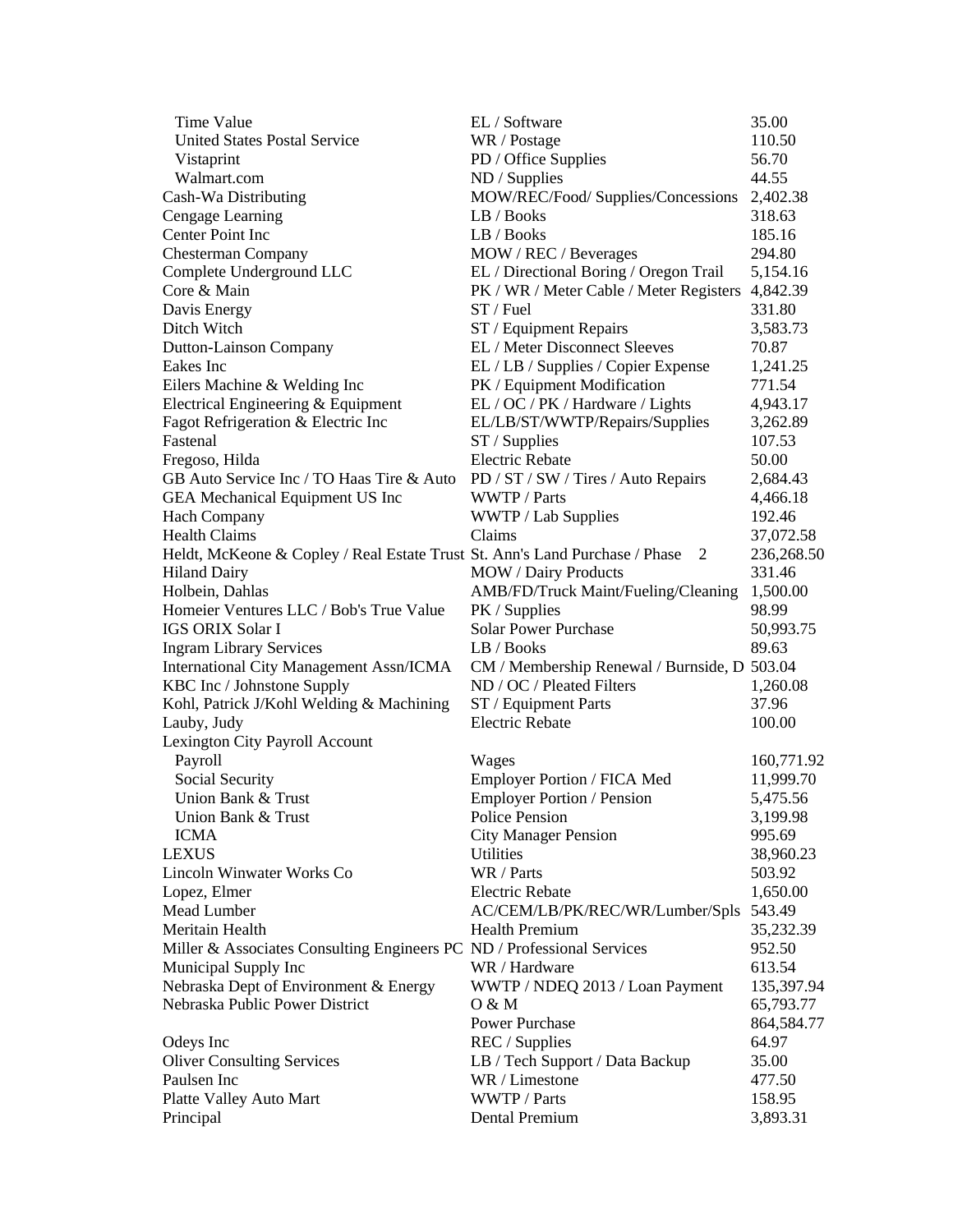| QA Balance Service Inc                                   | WWTP / Balance Calibration                        | 125.00       |
|----------------------------------------------------------|---------------------------------------------------|--------------|
| Quick Med Claims                                         | AMB / Billing Service                             | 661.08       |
| S & W Auto Parts                                         | WR / WWTP / Parts / Supplies                      | 49.97        |
| <b>Standard Insurance Company</b>                        | Life Insurance Premiums                           | 1,035.68     |
| <b>Stetson Building Products LLC</b>                     | ST / Road Patch                                   | 420.70       |
| <b>Taste Of Home Books</b>                               | LB / Books                                        | 77.00        |
| TL Sund Constructors Inc                                 | PK / White Rock                                   | 588.15       |
| Themec Company Inc                                       | AC / Pool Paint / Paint Thinner                   | 321.47       |
| <b>US</b> Foods                                          | MOW / Food & Supplies                             | 746.16       |
| Verizon Wireless                                         | Cellular Service                                  | 417.23       |
| Vogel West Inc / Diamond Vogel- McCook                   | ST / Paint                                        | 2,552.40     |
| VSP / Vision Service Plan                                | Vision Premium                                    | 1,050.33     |
| <b>Wilke Contracting Corporation</b>                     | ST/Viaduct Reps/Replace Expansion Joint 10,272.00 |              |
| YMCA of the Prairie                                      | <b>Fitness Memberships</b>                        | 1,172.00     |
| <b>ASK Supply Company LLC</b>                            | $ST /$ Supplies                                   | 84.28        |
| Cash-Wa Distributing                                     | MOW / REC / Concessions                           | 605.78       |
| <b>Chesterman Company</b>                                | AC / Beverages                                    | 600.00       |
| City of Lexington                                        | <b>Utility Franchise Fees</b>                     | 84,019.43    |
| City of Lexington / General Fund                         | Note Payable to Econ Dev 2000 / 2010              | 241,628.94   |
| Core & Main                                              | WR / Meter Flanges                                | 440.54       |
| <b>Country Partners Cooperative</b>                      | PK / Supplies                                     | 7.11         |
| Dan's Sanitation                                         | <b>Sanitation Fees</b>                            | 35,684.24    |
| Davis Energy                                             | ST / Fuel Purchase                                | 6,319.31     |
| Eakes Inc                                                | EL/LB/Copier Exp/DocMgmt/Supplies                 | 885.52       |
| Electrical Engineering & Equipment                       | EL / PK / Hardware                                | 1,637.22     |
| Fastenal                                                 | CEM / PK / ST / Supplies                          | 33.00        |
| Global Equipment Company Inc                             | FD / Safety Harnesses / Snap Hooks                | 220.99       |
| <b>Hach Company</b>                                      | WWTP / Lab Supplies                               | 220.47       |
| <b>Health Claims</b>                                     | Claims                                            | 37,080.53    |
| Homeier Ventures LLC / Bob's True Value                  | PK / Flowers / Plants                             | 550.34       |
| Kohl, Patrick J/Kohl Welding & Machining                 | AC / Grate Holders                                | 192.36       |
| Kostrunek, Tim/Thunderhawk Drone Svcs                    | ND/Drone Video/Editing/Spring Creek               | 325.00       |
| Lien Inc                                                 | PK/Sprinkler Service / Land Maintenance 1,352.14  |              |
| Mead Lumber                                              | PK / Hardware                                     | 13.78        |
| Nebraskaland Tire                                        | PK / Service Call / Repairs                       | 101.65       |
| S & W Auto Parts                                         | PD/PK/Steering Wheel Cover / Oil Filters 47.58    |              |
| State of NE Public Health Environmental Lab WR / Testing |                                                   | 1,167.00     |
| <b>Statewide Collections</b>                             | Fees                                              | 401.12       |
| Straight-Line Striping Inc                               | ST / Traffic Paint Application                    | 6,802.95     |
| <b>TASC</b>                                              | <b>Administration Fees</b>                        | 187.21       |
| TL Sund Constructors Inc                                 | PK / White Rock                                   | 1,632.35     |
| <b>US</b> Foods                                          | MOW / Food & Supplies                             | 711.27       |
| Village Cleaners Inc                                     | GGC / Janitorial Supplies                         | 138.10       |
| Vogel West Inc / Diamond Vogel- McCook                   | ST / Paint Machine Cleaner                        | 92.20        |
| Walmart                                                  | LB / ND / PD / PK / ST / Supplies                 | 612.42       |
|                                                          | <b>TOTAL CLAIMS:</b>                              | 2,152,659.19 |
|                                                          |                                                   |              |

**FINANCIAL REPORT:** Moved by Roberts, seconded by Salem, to accept the financial report for April 2022. Roll call. Voting "aye" were Smith, Salem, Roberts, Fagot. Motion carried.

**STREET DANCE:** Pepplitsch reviewed a request and plan from the Lexington Optimist Club and Three 21 Tavern to use the parking lot at the southwest corner of 5th and Grant Streets for a street dance during Alumni Weekend, June 18, 2022. Following discussion, moved by Salem, seconded by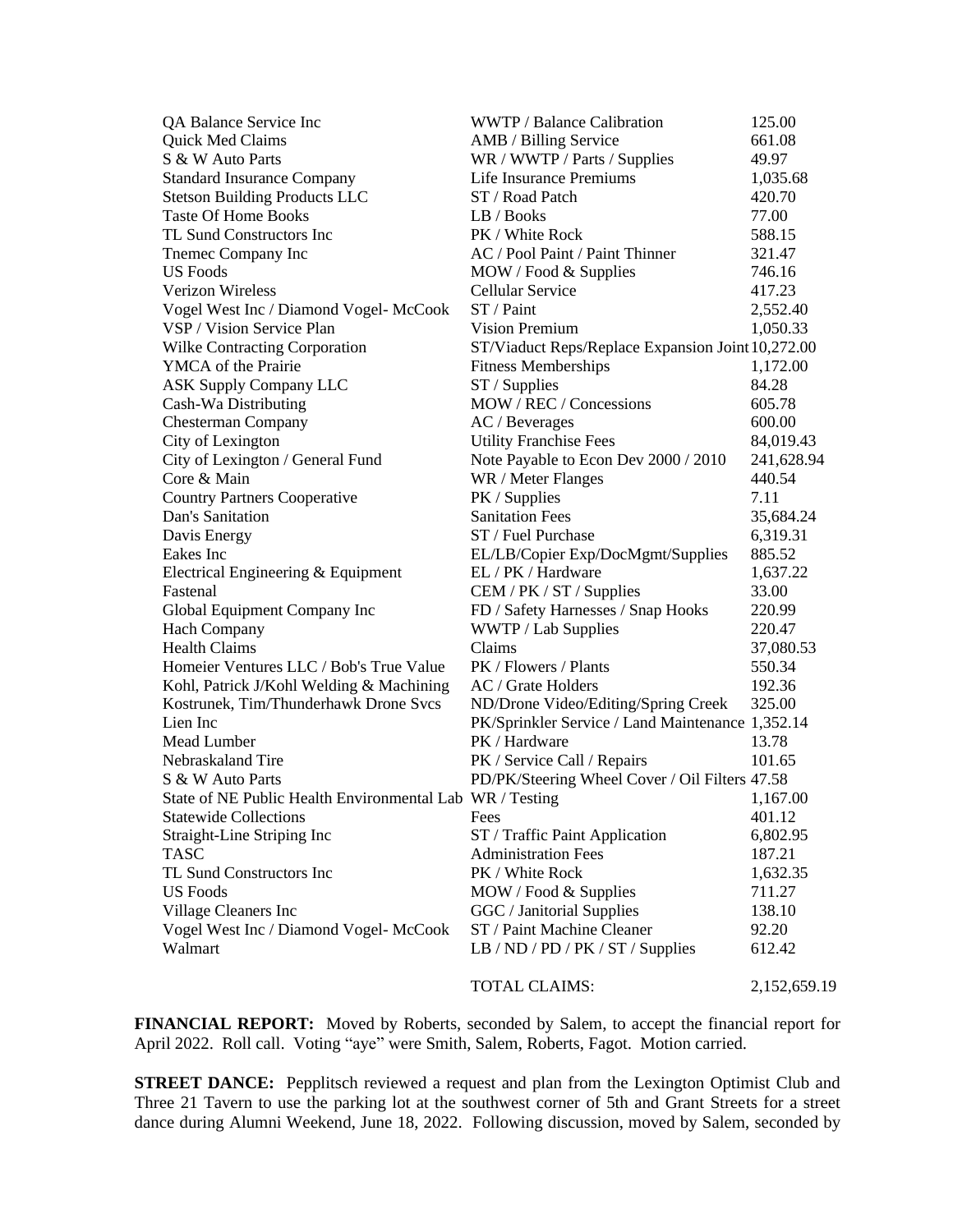Smith, to approve the use of the parking lot abutting Three 21 Tavern for a street dance on Saturday, June 18, 2022, per the plan as presented. Roll call. Voting "aye" were Roberts, Smith, Salem, Fagot. Motion carries.

**SUBDIVISON APPLICATION:** Mayor Fagot opened a public hearing to consider a proposed Nuno Subdivision, a tract of land located in the Northwest Quarter of Section 12, Township 9 North, Range 22 West of the Sixth Principal Meridian, Dawson County, Nebraska. Brecks explained the property owners plan to construct a second residence which requires the creation of a subdivision. He noted the Planning Commission recommends approval following their recent review, and stated there have been no public comments. Copley reviewed a draft subdivision agreement. Following discussion, the public hearing was closed. Resolution No. 2022-11 was presented. Moved by Salem, seconded by Roberts, to approve Resolution No. 2022-11. Roll call. Voting "aye" were Smith, Roberts, Salem, Fagot. Motion carried.

## **RESOLUTION NO. 2022 - 11**

#### **NUNO SUBDIVISION**

# **BE IT RESOLVED BY THE MAYOR AND COUNCIL OF THE CITY OF LEXINGTON, NEBRASKA, AS FOLLOWS**:

The plat of NUNO SUBDIVISION, a Tract in the Northwest Quarter of Section 12, Township 9 North, Range 22 West of the Sixth Principal Meridian, Dawson County, Nebraska, duly made out, acknowledged and certified, and the same hereby is approved, accepted and ordered filed and recorded in the office of the Register of Deeds of Dawson County, Nebraska.

## **PASSED AND APPROVED this 24th day of May, 2022.**

Moved by Roberts, seconded by Smith, to approve the subdivision agreement as presented. Roll call. Voting "aye" were Salem, Smith, Roberts, Fagot. Motion carried.

**REZONE APPLICATION:** Mayor Fagot opened a public hearing to consider an application to rezone Nuno Subdivision from A-1 Agricultural to R-1 Residential. Brecks noted this would be appropriate for the intended use. The public hearing was closed. Ordinance No. 2445 entitled **"AN ORDINANCE TO REZONE A CERTAIN TRACT OF REAL ESTATE TO R-1; TO REPEAL ALL ORDINANCES OR SECTIONS OF ORDINANCES IN CONFLICT HEREWITH; TO PROVIDE FOR AN EFFECTIVE DATE AND FOR PUBLICATION IN PAMPHLET FORM"** was presented. Moved by Salem, seconded by Smith, to suspend the rules reading of an ordinance on three separate occasions. Roll call. Voting "aye" were Roberts, Smith, Salem, Fagot. Motion carried.

Moved by Smith, seconded by Salem, to approve Ordinance No. 2445 as presented on final reading. Roll call. Voting "aye" were Roberts, Salem, Smith, Fagot. Motion carried.

**ROUNDTABLE DISCUSSION:** Hodges noted the utility bill pay-by-phone option is now available in Spanish.

**ADJOURNMENT:** There being no further business to come before the Council, Fagot declared the meeting adjourned.

John Fagot, Mayor